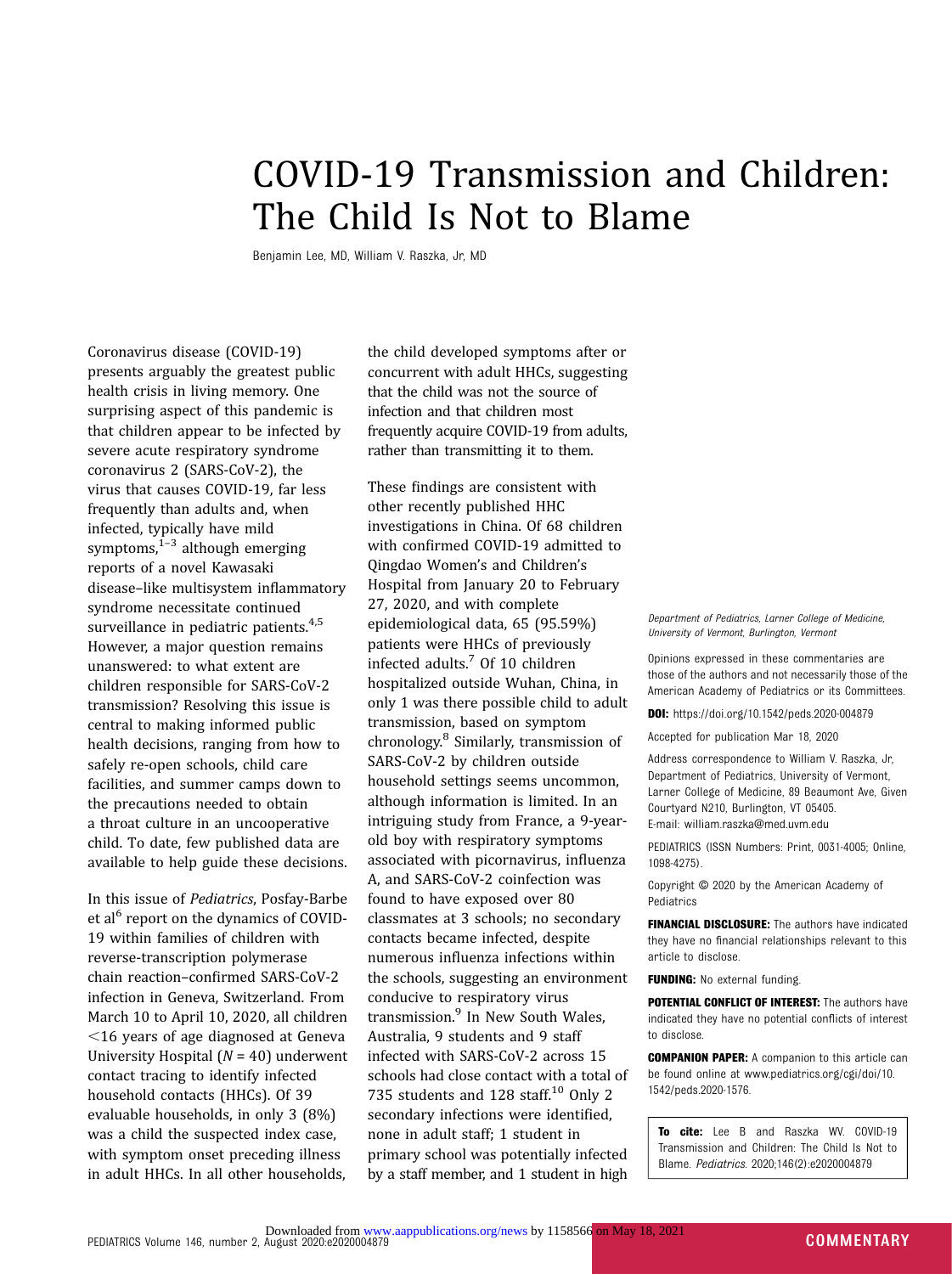<span id="page-1-0"></span>school was potentially infected via exposure to 2 infected schoolmates.

On the basis of these data, SARS-CoV-2 transmission in schools may be less important in community transmission than initially feared. This would be another manner by which SARS-CoV-2 differs drastically from influenza, for which school-based transmission is well recognized as a significant driver of epidemic disease and forms the basis for most evidence regarding school closures as public health strategy.<sup>11,12</sup> Although 2 reports are far from definitive, the researchers provide early reassurance that school-based transmission could be a manageable problem, and school closures may not have to be a foregone conclusion, particularly for elementary school–aged children who appear to be at the lowest risk of infection. Additional support comes from mathematical models, which find that school closures alone may be insufficient to halt epidemic spread<sup>13</sup> and have modest overall impacts compared with broader, communitywide physical distancing measures.<sup>14</sup>

These data all suggest that children are not significant drivers of the COVID-19 pandemic. It is unclear why documented SARS-CoV-2 transmission from children to other children or adults is so infrequent. In 47 COVID-19–infected German children, nasopharyngeal SARS-CoV-2 viral loads were similar to those in other age groups, raising concern that children could be as infectious as adults.15 Because SARS-CoV-2 infected children are so frequently mildly symptomatic, they may have weaker and less frequent cough, releasing fewer infectious particles into the surrounding environment. Another possibility is that because school closures occurred in most locations along with or before widespread physical distancing orders, most close contacts became limited to households, reducing opportunities for children to become

infected in the community and present as index cases.

Almost 6 months into the pandemic, accumulating evidence and collective experience argue that children, particularly school-aged children, are far less important drivers of SARS-CoV-2 transmission than adults. Therefore, serious consideration should be paid toward strategies that allow schools to remain open, even during periods of COVID-19 spread. In doing so, we could minimize the potentially profound adverse social, developmental, and health costs that our children will continue to suffer until an effective treatment or vaccine can be developed and distributed or, failing that, until we reach herd immunity. $16,17$  $16,17$ 

## **ABBREVIATIONS**

COVID-19: coronavirus disease HHC: household contact SARS-CoV-2: severe acute respiratory syndrome coronavirus 2

## **REFERENCES**

- 1. CDC COVID-19 Response Team. Coronavirus disease 2019 in children - United States, February 12–April 2, 2020. MMWR Morb Mortal Wkly Rep. 2020;69(14):422–426
- 2. Dong Y, Mo X, Hu Y, et al. Epidemiology of COVID-19 among children in China. Pediatrics. 2020;145(6):20200702e
- 3. Wu Z, McGoogan JM. Characteristics of and important lessons from the coronavirus disease 2019 (COVID-19) outbreak in China: summary of a report of 72 314 cases from the Chinese Center for Disease Control and Prevention. JAMA. 2020;323(13):1239–1242
- 4. Riphagen S, Gomez X, Gonzalez-Martinez C, Wilkinson N, Theocharis P. Hyperinflammatory shock in children during COVID-19 pandemic. Lancet. 2020;395(10237):1607–1608
- 5. Verdoni L, Mazza A, Gervasoni A, et al. An outbreak of severe Kawasaki-like disease at the Italian epicentre of the

SARS-CoV-2 epidemic: an observational cohort study [published online ahead of print May 13, 2020]. Lancet. 2020. doi: 10.1016/S0140-6736(20)31103-X

- 6. Posfay-Barbe K, Wagner N, Gauthey M, et al. COVID-19 in children and the dynamics of infection in families. Pediatrics. 2020;146(2):e20201576
- 7. Wu Q, Xing Y, Shi L, et al. Co-infection and other clinical characteristics of COVID-19 in children. Pediatrics. 2020; 146(1):e20200961
- 8. Cai J, Xu J, Lin D, et al. A case series of children with 2019 novel coronavirus infection: clinical and epidemiological features [published online ahead of print February 28, 2020]. Clin Infect Dis. 2020. doi:10.1093/cid/ciaa198
- 9. Danis K, Epaulard O, Bénet T, et al; Investigation Team. Cluster of coronavirus disease 2019 (Covid-19) in the French Alps, February 2020 [published online ahead of print April 11, 2020]. Clin Infect Dis. 2020. doi:10.1093/cid/ciaa424
- 10. National Centre for Immunisation Research and Surveillance. COVID-19 in Schools - The Experience in NSW. New South Wales, Australia: National Centre for Immunisation Research and Surveillance; 2020
- 11. Cauchemez S, Valleron A, Boëlle P, Flahault A, Ferguson N. Estimating the impact of school closure on influenza transmission from Sentinel data. Nature. 2008;452(7188):750–754
- 12. Litvinova M, Liu Q, Kulikov E, Ajelli M. Reactive school closure weakens the network of social interactions and reduces the spread of influenza. Proc Natl Acad Sci USA. 2019;116(27):13174–13181
- 13. Zhang J, Litvinova M, Liang Y, et al. Changes in contact patterns shape the dynamics of the COVID-19 outbreak in China [published online ahead of print April 29, 2020]. Science. 2020. doi:10.1126/science.abb8001
- 14. Ferguson N, Laydon D, Nedjati-Gilani G, et al. Impact of Non-Pharmaceutical Interventions (NPIs) to Reduce COVID-19 Mortality and Healthcare Demand. London, United Kingdom: Imperial College London; 2020
- 15. Jones TC, Muhlemann B, Veith T, et al. An analysis of SARS-CoV-2 viral load by patient age. Research network zoonotic infectious diseases. 2020. Available at: [https://zoonosen.charite.de/](https://zoonosen.charite.de/fileadmin/user_upload/microsites/m_cc05/virologie-ccm/dateien_upload/Weitere_Dateien/analysis-of-SARS-CoV-2-viral-load-by-patient-age.pdf)fileadmin/ [user\\_upload/microsites/m\\_cc05/](https://zoonosen.charite.de/fileadmin/user_upload/microsites/m_cc05/virologie-ccm/dateien_upload/Weitere_Dateien/analysis-of-SARS-CoV-2-viral-load-by-patient-age.pdf) [virologie-ccm/dateien\\_upload/Weitere\\_](https://zoonosen.charite.de/fileadmin/user_upload/microsites/m_cc05/virologie-ccm/dateien_upload/Weitere_Dateien/analysis-of-SARS-CoV-2-viral-load-by-patient-age.pdf)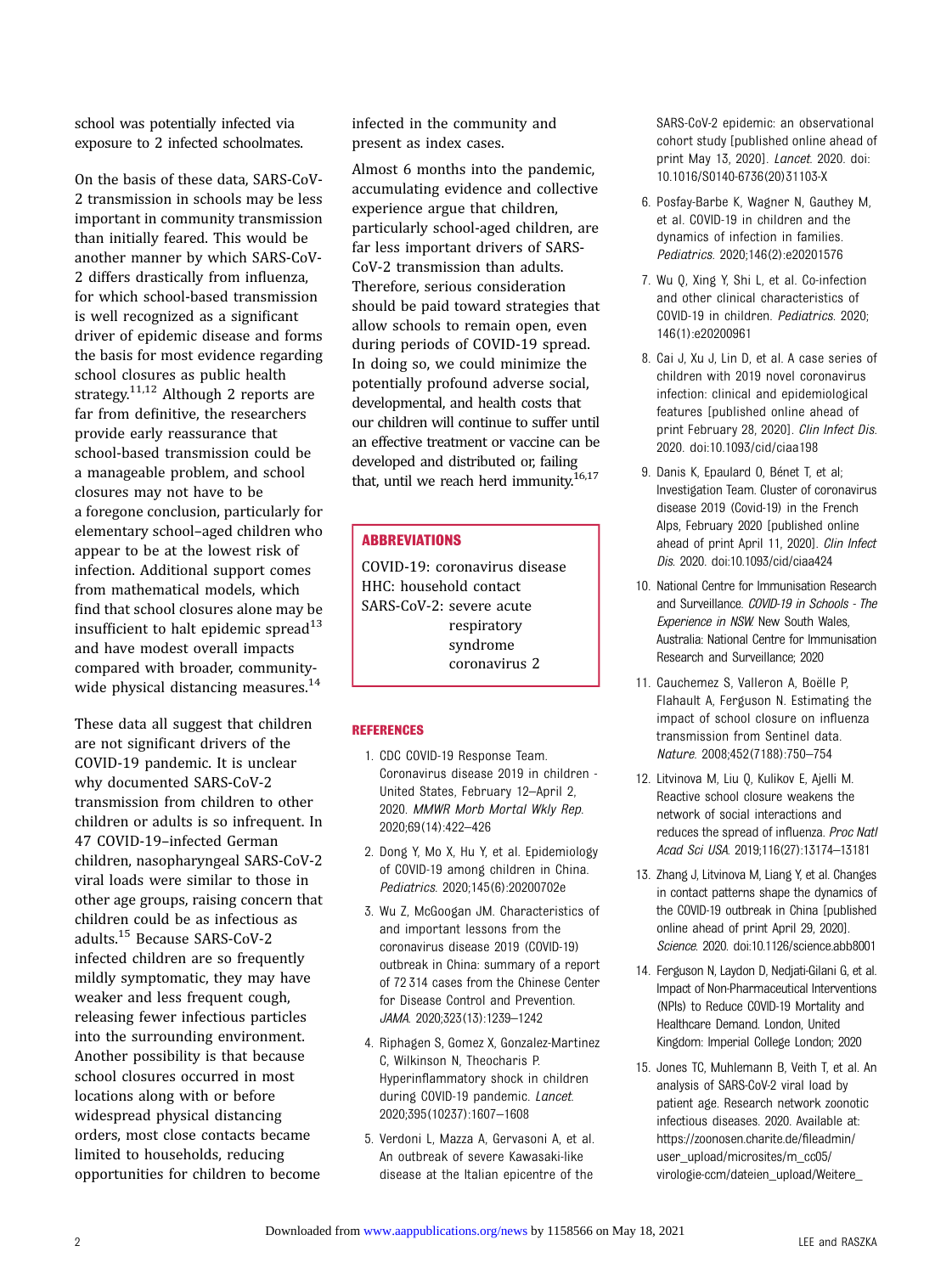<span id="page-2-0"></span>[Dateien/analysis-of-SARS-CoV-2-viral-load](https://zoonosen.charite.de/fileadmin/user_upload/microsites/m_cc05/virologie-ccm/dateien_upload/Weitere_Dateien/analysis-of-SARS-CoV-2-viral-load-by-patient-age.pdf)[by-patient-age.pdf](https://zoonosen.charite.de/fileadmin/user_upload/microsites/m_cc05/virologie-ccm/dateien_upload/Weitere_Dateien/analysis-of-SARS-CoV-2-viral-load-by-patient-age.pdf). Accessed April 30, 2020

16. Christakis D. School reopening-the pandemic issue that is not getting its due [published online ahead of print

May 13, 2020]. JAMA Pediatr. 2020. doi: 10.1001/jamapediatrics.2020.2068

17. Esposito S, Principi N. School closure during the coronavirus disease 2019 (COVID-19) pandemic: an

effective intervention at the global level? [published online ahead of print May 13, 2020]. JAMA Pediatr. 2020. doi:10.1001/jamapediatrics.2020. 1892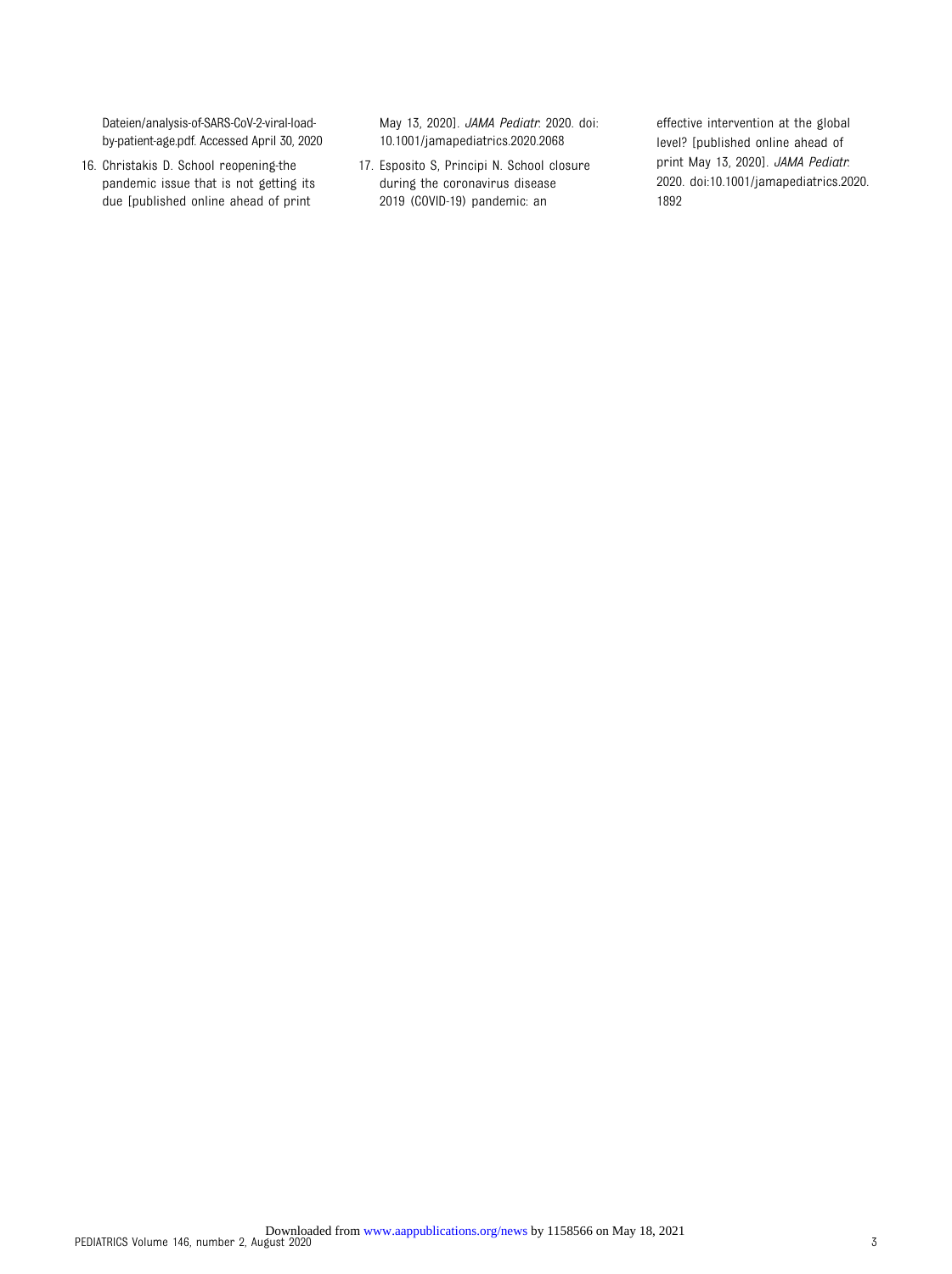## DOI: 10.1542/peds.2020-004879 originally published online May 26, 2020; *Pediatrics* 2020;146; Benjamin Lee and William V. Raszka Jr **COVID-19 Transmission and Children: The Child Is Not to Blame**

| Updated Information $\&$<br><b>Services</b> | including high resolution figures, can be found at:<br>http://pediatrics.aappublications.org/content/146/2/e2020004879                                                            |
|---------------------------------------------|-----------------------------------------------------------------------------------------------------------------------------------------------------------------------------------|
| <b>References</b>                           | This article cites 14 articles, 5 of which you can access for free at:<br>http://pediatrics.aappublications.org/content/146/2/e2020004879#BI<br><b>BL</b>                         |
| <b>Permissions &amp; Licensing</b>          | Information about reproducing this article in parts (figures, tables) or<br>in its entirety can be found online at:<br>http://www.aappublications.org/site/misc/Permissions.xhtml |
| <b>Reprints</b>                             | Information about ordering reprints can be found online:<br>http://www.aappublications.org/site/misc/reprints.xhtml                                                               |

**American Academy of Pediatrics** 



DEDICATED TO THE HEALTH OF ALL CHILDREN®